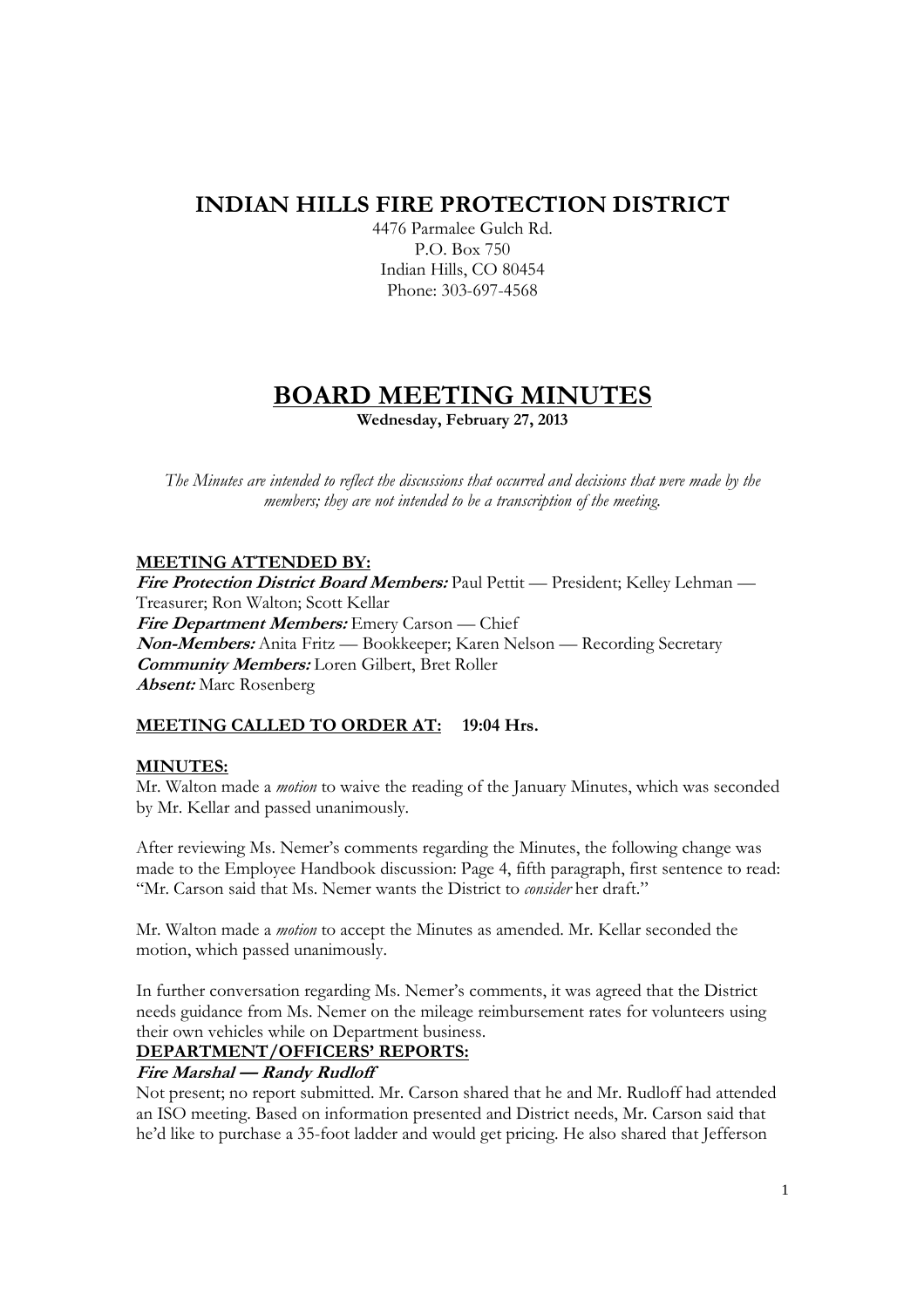County dispatch not having automatic aid information programmed into its system can hurt the District's ISO rating.

Conversation ensued regarding dispatch with Jefferson County. Mr. Carson explained that the District doesn't have any written agreement regarding dispatch services with the County. The District also doesn't pay for the services, he added, noting that the County collects monies to fund dispatch through the E911 tax. Mr. Carson said that West Metro may eventually take over dispatch for a portion of the County with Evergreen providing mountain-area dispatch. There may be a fee associated with having Evergreen provide dispatch, he added. Mr. Kellar offered to do some research regarding dispatch options.

#### **FIRE WISE EFFORTS**

#### **Loren Gilbert and Bret Roller**

Mr. Gilbert shared that two community meetings had been held to date with approximately 30 in attendance at both. A coordinating committee has been established; neighborhood committees are in process, he added. Mr. Gilbert said that he and Mr. Roller were in attendance to present a contract proposal for horizontal grinding of community slash.

Mr. Roller passed around a detailed proposal explaining the community's challenge with slash disposal and a cooperative plan whereby his company, Wildland Enterprises, would provide quarterly slash disposal services at a cost of \$26,800 annually. His proposal included a five-year contract. Lengthy discussion followed about the logistics of such an operation, including the positives of a horizontal grinder over a curtain burner, staffing, pricing for residents/nonresidents, and the potential for obtaining grant money to help defray the cost to the District. Mr. Kellar reminded that the District can't sign leases beyond 12 months. After extensive conversation, the Board agreed to consider Mr. Roller's proposal and get back to him.

## **TREASURER'S REPORT:**

#### **Financial Reports**

Discussion moved to the financial reports. On the heels of the slash collection conversation, discussion began with the amount allocated to account #6604 (District Fire Mitigation Project). While \$5,000 is in the budget, a question was raised regarding whether that amount was supposed to be \$10,000. Ms. Fritz responded that the budget had been finalized but that money could be reallocated from other accounts if necessary.

Ms. Fritz shared that a \$263.59 amount allocated to account #6610 (Public Education Expense) would be zeroed out as the cost would be paid by the Department.

Moving on to Checks, Mr. Carson requested an additional check be written to Mr. Case to cover his expenses for out-of-state training for his fire inspector certification. Discussion followed about cash advances vs. paying for costs already incurred. It was agreed to draft a check (#12016) to Mr. Case in the amount of \$1,408.10 at this time. Further expenses could be submitted for reimbursement, Ms. Fritz said.

Mr. Walton made a *motion* to approve checks #11995-12016, plus automated payments, credit card expenses, and bank fees. Mr. Kellar seconded the motion, which passed unanimously.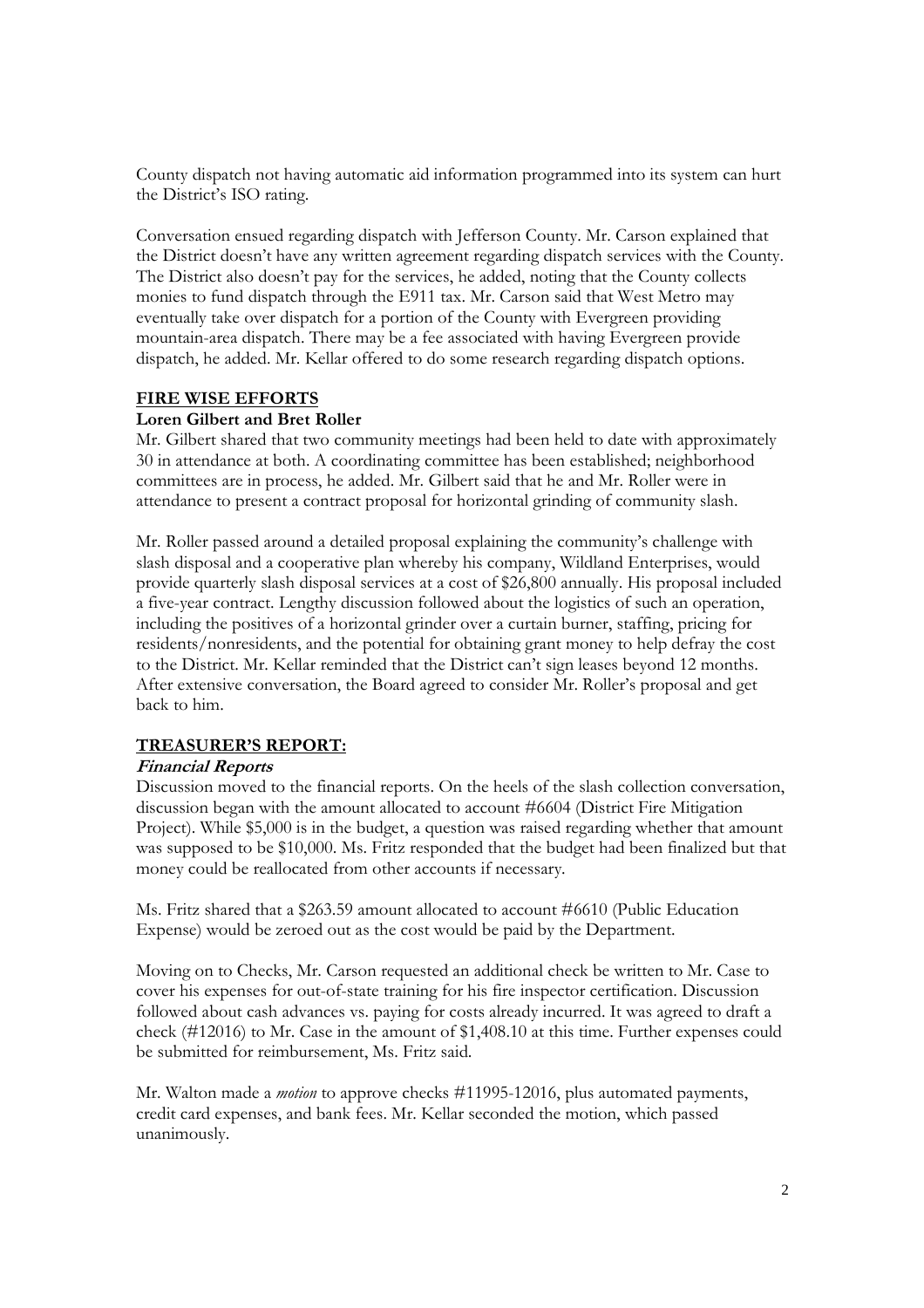#### **DEPARTMENT/OFFICERS' REPORTS:**

#### **Chief's Report — Emery Carson**

A report was distributed and various items were discussed. Mr. Carson began by saying that the tender being built by Fire Trucks Plus would not be completed by March 15 as the contract stipulates. He then shared the news that not only has the tank not been started but the chassis is not even at Fire Trucks Plus, a discovery that had been made after an unannounced visit. According to Mr. Batista, the chassis is at Mack. Mr. Carson said that he needed to find out more details and then would involve Ms. Nemer and decide how to proceed. Lengthy discussion followed about possible scenarios for moving forward, including Mr. Carson and Mr. Rosenberg making a trip to California to sort out the situation.

Mr. Carson also provided an update on land issues related to building plans. The permit had been approved to relocate the leach field on the Noble property. Mr. Carson shared that he had been successful in having the \$1,000 permit fee waived. RFPs had been sent out, and four proposals had been received for the project. Mr. Carson said that the bid from Mr. Noble was the lowest so far.

Mr. Walton made a *motion* to award the leach field contract to Mr. Noble providing his bid is the lowest. Ms. Lehman seconded the motion, which passed unanimously.

Mr. Carson noted that he had spoken with Mr. Reed from Jefferson County Planning and Construction about the donation of a half acre of Parmalee Elementary land. Discussion followed about what the District could do in return, including allowing parking on fire department property during school events. Mr. Carson also shared that a land survey has been completed on the four properties in question (fire department, Noble land, Berg property, and relevant Parmalee Elementary property).

In grant news, Mr. Carson shared that he had applied for an EMTS grant requesting a stair chair, medicine vaults, and extrication cutters. If awarded, the District's share would be \$5,268.37. Regarding grants, Mr. Carson said that he had been advised that some account names on the financial reports need to be changed to maximize the ability to procure grants. Discussion followed, whereby Ms. Fritz agreed to do some research to find the appropriate labels for allocating surplus monies.

Mr. Carson concluded his report by stating that the electrical problems had been resolved on apparatus 385 and summarizing the calls for the month, which totaled seven. He also mentioned that he had been working with the Jefferson County Sheriff's Office on evacuation assistance in the event of a fire and noted that the deputies are not properly clothed to be in such situations.

#### **Assistant Chief — Marc Rosenberg**

Not present; no report submitted.

**Fire Captain — Scott Case**  Not present; no report submitted.

**Rescue Captain — Bob Fager**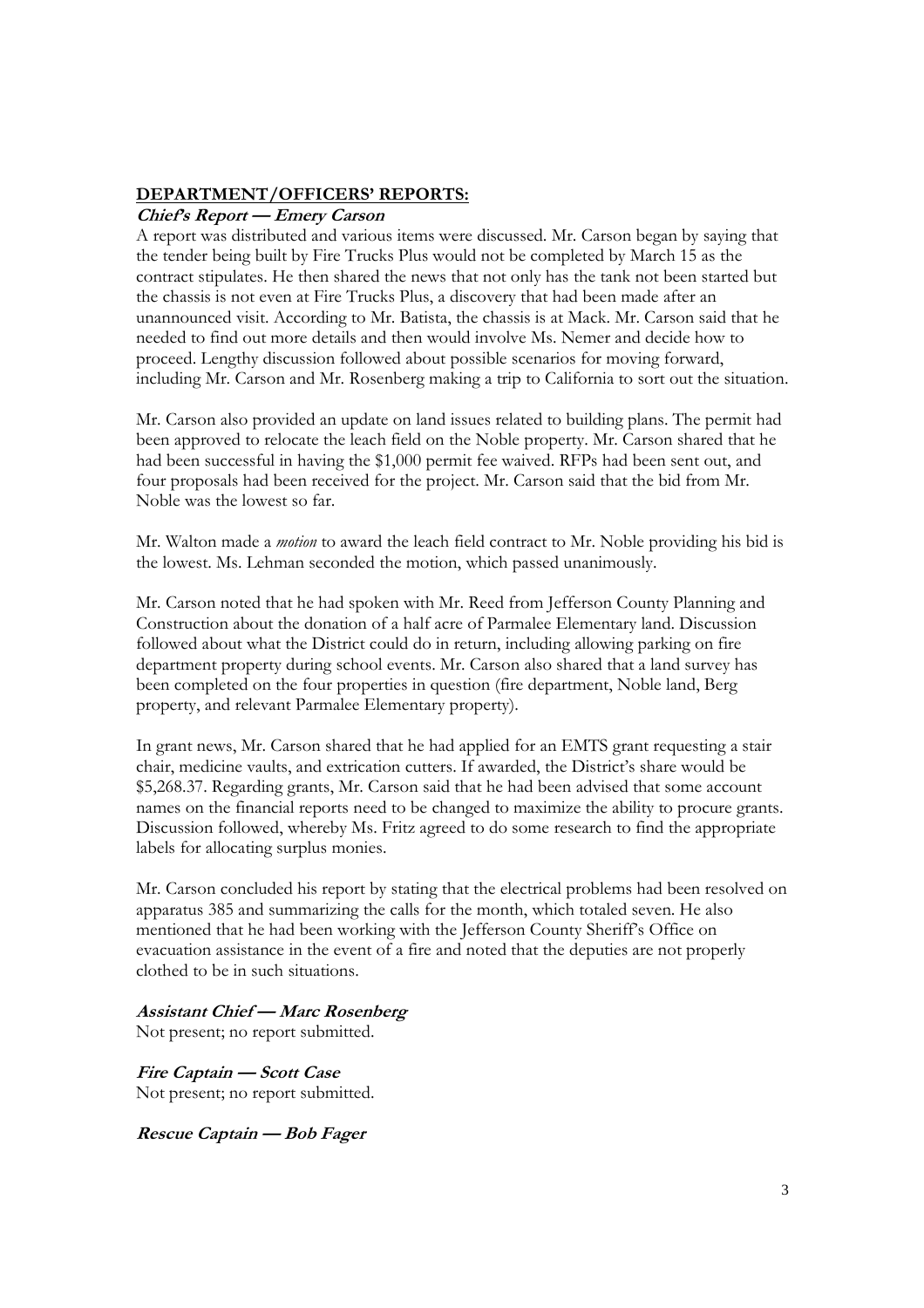Not present; no report submitted

## **OLD BUSINESS:**

## **Communications System**

Mr. Pettit shared that the District's license had been received from the FCC. He noted that it was valid until 2023. Dispatch had been hooked up through the Smokey Hill site, he continued, adding that the County had accidentally disconnected both Indian Hills and Inter-Canyon for some three days.

After sharing the challenges involved in working on the equipment at the Mt. Lindo site, Mr. Pettit said that he'd like to install a shed there and sell the existing box. He presented a proposal for an 8 x 7.5-foot shed from Ted's Sheds for \$1,944. Mr. Pettit shared that the original lease agreement allowed for a shed on the property.

Mr. Walton made a *motion* to purchase and install a shed and the associated electrical at the Mt. Lindo site with a cost not to exceed \$2,500. Mr. Kellar seconded the motion, which passed unanimously.

## **Building Committee**

Mr. Carson stated that the next step in constructing a new station involved developing an RFP for the design and build of a structure. He added that he would have Ms. Nemer provide legal review. Mr. Pettit advised slowing the process down a bit and not planning on construction any soon than summer 2014.

## **Additional Topic**

Ms. Fritz asked for permission to order blank checks from Costco. The Board agreed. Mr. Kellar said that he might be able to get them less expensively through Costco using a corporate membership and said he would check into it.

## **MEETING ADJOURNED AT: 21:25**

There being no more business to discuss, Mr. Walton made a *motion* to adjourn the meeting, which was seconded by Ms. Lehman and passed unanimously.

*President:* 

*Secretary:* 

## **MOTIONS MADE AND PASSED:**

- To waive the reading of the January Minutes. *Motion made by Mr. Walton; seconded by Mr. Kellar; unanimous.*
- To accept the January Minutes as amended. *Motion made by Mr. Walton; seconded by Mr. Kellar; unanimous.*
- To approve checks #11995-12016, plus automated payments, credit card expenses, and bank fees. *Motion made by Mr. Walton; seconded by Mr. Kellar; unanimous.*